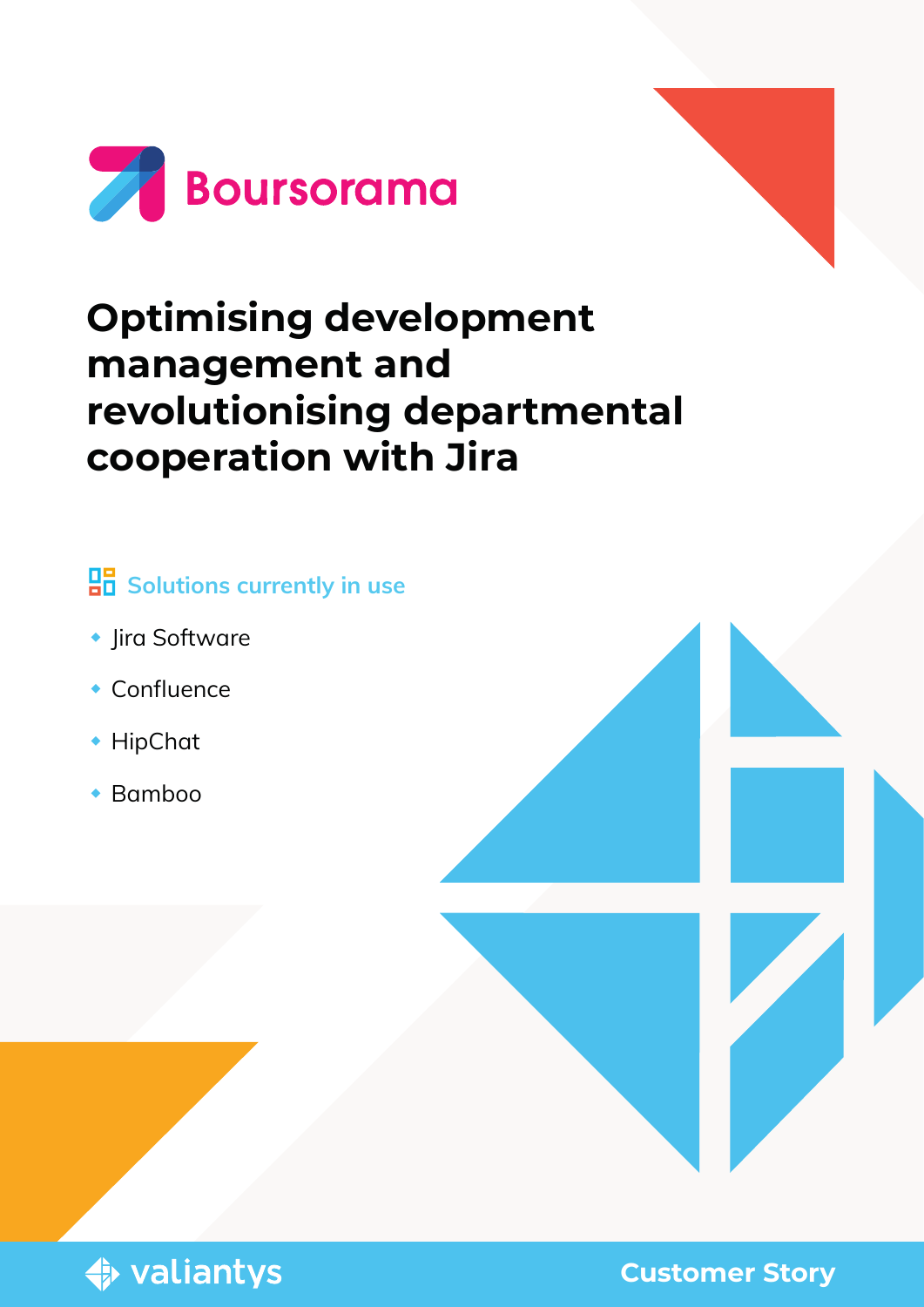### **About Boursorama**

Launched in 1995, the Boursorama group's growth strategy has been based on innovation, simplicity and transparency. Originally an online broker and portal for economic and financial news, the Boursorama group launched an online bank in 2006..

Today Boursorama is France's leading online bank, with 757,000 customersat the end of 2015, while its portal www.boursorama.com is the top national site for economic and financial news. With 810 employees.

Boursorama also provides services in Germany and Spain.

### $f$

Valiantys' ability to implement various Jira apps and its extensive knowledge of the entire Atlassian ecosystem were very valuable for our in-house projects. The Valiantys team reassured us about our choices, provided us with practical expertise and suggested solutions we hadn't considered.

Chi Sang Tuong | Portfolio / Project Management Officer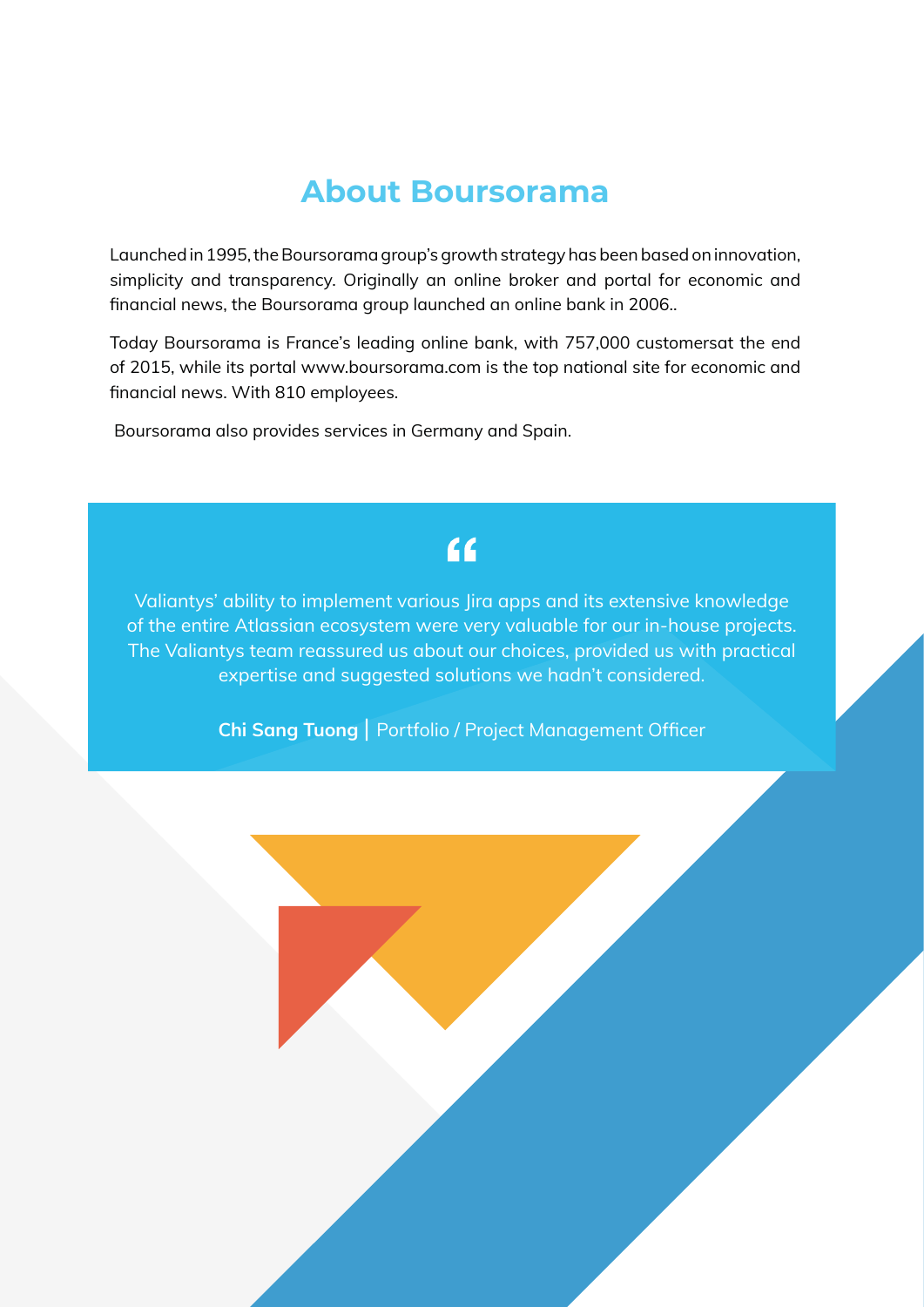### **Modernising cooperation in the development and support teams**

Like many firms, Boursorama's first experience of using Atlassian products was with Jira. It was the IT team that suggested identifying a unified tool to replace the various solutions that sat alongside each other internally. With MANTIS for managing bug tracking and an in-house solution for tracking feedback from the development team, information was scattered. and cooperation complicated and difficult to track. The lack of a management tool for test logs was also problematic, and the need for a unified and more comprehensive tool had become urgent.

There were few options available that were up to the job and Atlassian's solution quickly stood out. One of Jira's contenders was the higher version of the existing Mantis solution, but a free test of Jira won over the team in just a few days.

Portfolio/Project Management Officer Chi Sang Tuong explains that Jira's reputation was a reassuring and decisive advantage: *"Jira's excellent reputation prompted us to test it, and certainly speeded up the decision-making process."* It was Jira's ease of use that finally convinced the team: the feeling among users after the test was both positive and unanimous.

The benefits within the IT department quickly became apparent. Jira was initially used to optimise bug tracking uniformly between teams, and then to manage test logs. Given the solution's ease of use and the potential, project management was integrated into the software. Chi Sang explains that its usefulness among project managers is now well established: *"Jira helps project managers to manage better by sharing lists of actions and managing change requests."*

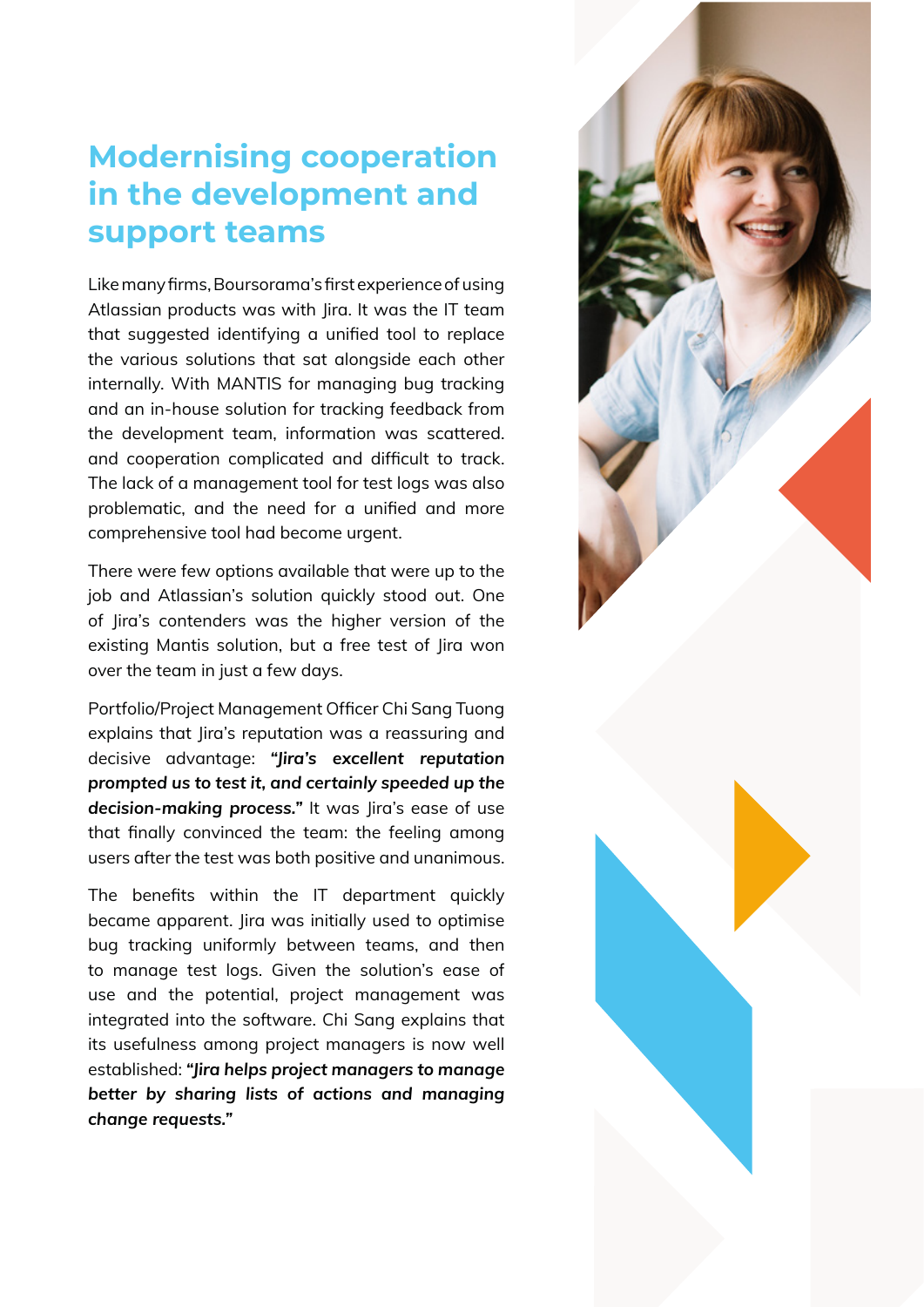

## **The snowball effect, and motivating business teams**

After a few months of use in the IT department, the business teams most open to innovation and most curious – infographics and marketing – were keen to try Jira.

Chi Sang explains that *"they entered the world of Jira by managing their projects' acceptance logs. The business teams heard how successful Jira was in the IT department and were keen to test the solution for themselves."*

Very soon, they wanted to manage all their project cooperation, processes and requests in Jira. *"Users realised that the tool was very user-friendly and became aware of how far they could go in organising themselves more effectively. The Agile views are really very intuitive. Thanks to Jira, teams can formalise all the phases of a project based on one very clear, user-friendly overview,"* explains Chi Sang.

> $66$ Jira makes our day-to-day lives easier

#### The success of collaborative working with Jira produced a snowball effect and attracted interest from more departments.

Today, almost 500 users are working with the software. Employees who hadn't used comp uterised tools for collaborative working previously sum up the benefits as follows:

- $\bullet$  They have been able to organise themselves better previously they were limited by e-mail, which they found time-consuming.
- ® Jira's user-friendliness meant it was instantly adopted by employees, even those who were less well versed in using software. *"They took it on board immediately,"* confirms Chi Sang.
- $\bullet$  By offering a clear overview of actions, who is responsible for each and how far they have progressed, departments are better placed to quantify workload by individual project. It also means they are able to allocate staff as accurately as possible.

The IT department has been the first to experience the qualitative benefits of Jira. As Chi Sang explains, *"It offers us a real level of reassurance. We're no longer constantly asking ourselves, "Where did I get to?" or "What do I need to do?". Jira makes our day-to-day lives easier".*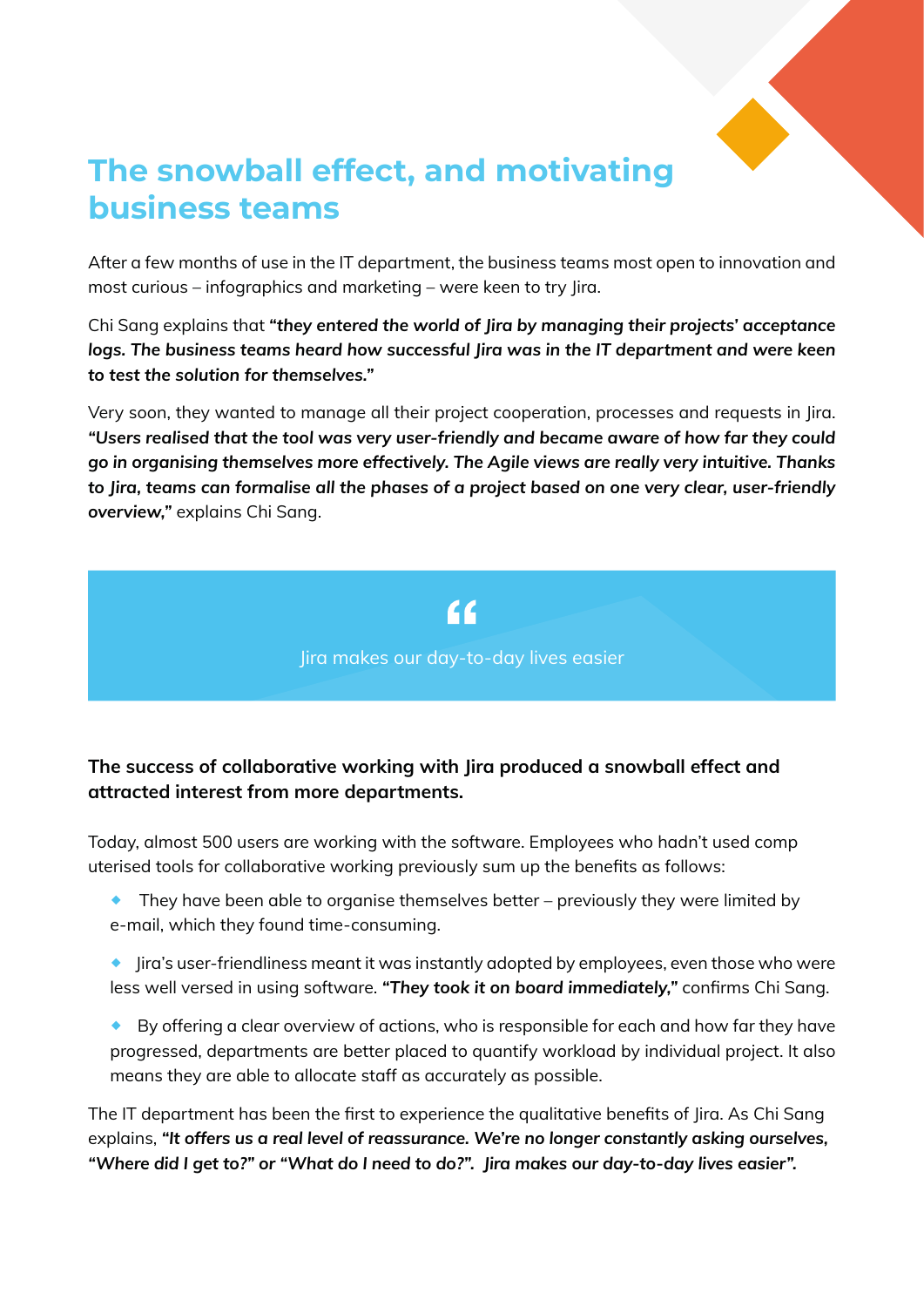## **Valiantys' expertise and its support for the next step**

After 18 months of using and configuring Jira independently, Boursorama sought to personalise the solution to align it more closely with business needs. To do this, the team turned to Valiantys for its expertise in Atlassian products.

Chi Sang's team, which had seen changes in the scope of Jira's use from bug tracking to business collaboration, as well as the implementation of Confluence, HipChat and Bamboo, needed support to confirm the choices it was making – and turn its ambitions into reality.

Valiantys' expertise in Atlassian products made all the difference, compared with the general skills of the IT partner Boursorama had initially used for the project. Chi Sang explains: *"Valiantys' ability to implement various Jira apps and its extensive knowledge of the entire Atlassian ecosystem were very valuable for our in-house projects. The Valiantys team reassured us about our choices, provided us with practical expertise and suggested solutions we hadn't considered."*